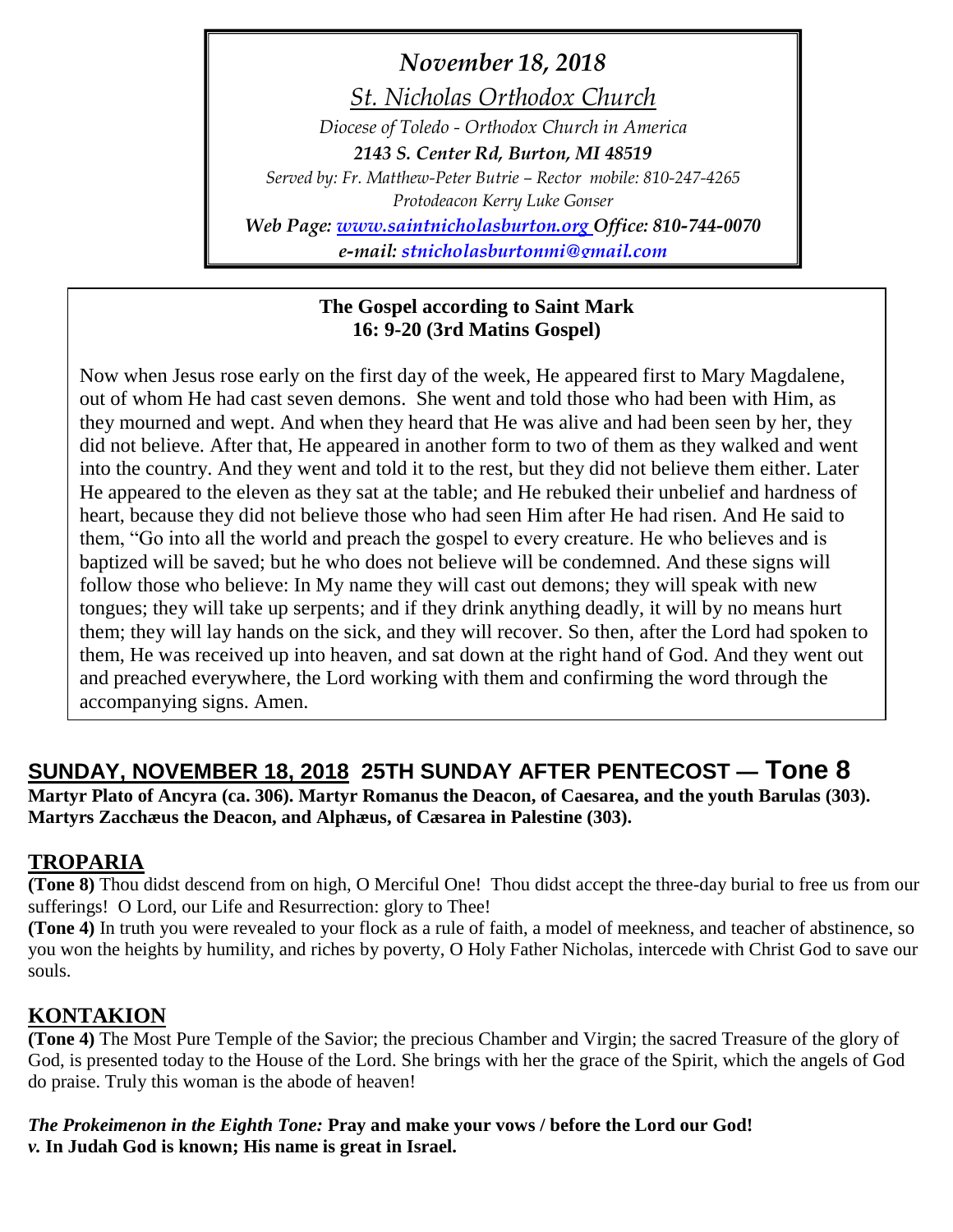### **THE READING FROM THE EPISTLE OF PAUL TO THE EPHESIANS (4:1-7)** *Brethren*: I

therefore, a prisoner for the Lord, beg you to lead a life worthy of the calling to which you have been called, with all lowliness and meekness, with patience, forbearing one another in love, eager to maintain the unity of the Spirit in the bond of peace. There is one body and one Spirit, just as you were called to the one hope that belongs to your call, one Lord, one faith, one baptism, one God and Father of us all, who is above all and through all and in all. But grace was given to each of us according to the measure of Christ's gift.

#### *Alleluia, Tone 8*

*v.* **Come let us rejoice in the Lord! Let us make a joyful noise to God our Savior!**

*v.* **Let us come before His face with thanksgiving; let us make a joyful noise to Him with songs of praise!**

**THE HOLY GOSPEL ACCORDING TO LUKE (12:16-21)** And Jesus told them a parable, saying, "The land of a rich man brought forth plentifully; and he thought to himself, 'What shall I do, for I have nowhere to store my crops?' And he said, 'I will do this: I will pull down my barns, and build larger ones; and there I will store all my grain and my goods. And I will say to my soul, Soul, you have ample goods laid up for many years; take your ease, eat, drink, be merry.' But God said to him, 'Fool! This night your soul is required of you; and the things you have prepared, whose will they be?' So is he who lays up treasure for himself, and is not rich toward God."

#### **COMMUNION HYMN**

Praise the Lord from the heavens! Praise Him in the highest! Alleluia, Alleluia, Alleluia!

### **CHRISTMAS FAST**

**CHRISTMAS FAST begins every year on November 15 and continues to December 24. It is a time for us to increase our prayer, reading the Sacred Scripture, fasting and giving to those in need as we prepare to welcome the newborn Jesus Christ.**

*From* **[www.oca.org](http://www.oca.org/)** *"***We fast before the Great Feast of the Nativity in order to prepare ourselves for the celebration of Our Lord Jesus Christ's birth. As in the case of Great Lent, the Nativity Fast is one of preparation, during which we focus on the coming of the Savior by fasting, prayer, and almsgiving.**

**By fasting, we "shift our focus" from ourselves to others, spending less time worrying about what to eat, when to eat, how much to eat, and so on in order to use our time in increased prayer and caring for the poor. We learn through fasting that we can gain control over things which we sometimes allow to control us—and for many people, food is a controlling factor.**

**[We live in the only society in which an entire TV network is devoted to food!] While fasting from food, however, we are also challenged to fast from sin, from gossip, from jealousy, from anger, and from those other things which, while well within our control, we all too often allow to control us.**

**Just as we would refrain from eating a lot before going to an expensive restaurant for dinner—if we "ruin our appetite" we will enjoy the restaurant less—so too we fast before the Nativity in order to more fully feast and celebrate on the Nativity itself.**

**In our fasting we are challenged to fast to the best of our ability, and to do so consistently. If we must modify the extent to which we fast it is of course possible, but in every instance our fasting should be consistent and regular, for Christ does not see fasting as an option, but as a something we do for the love of him, our Savior**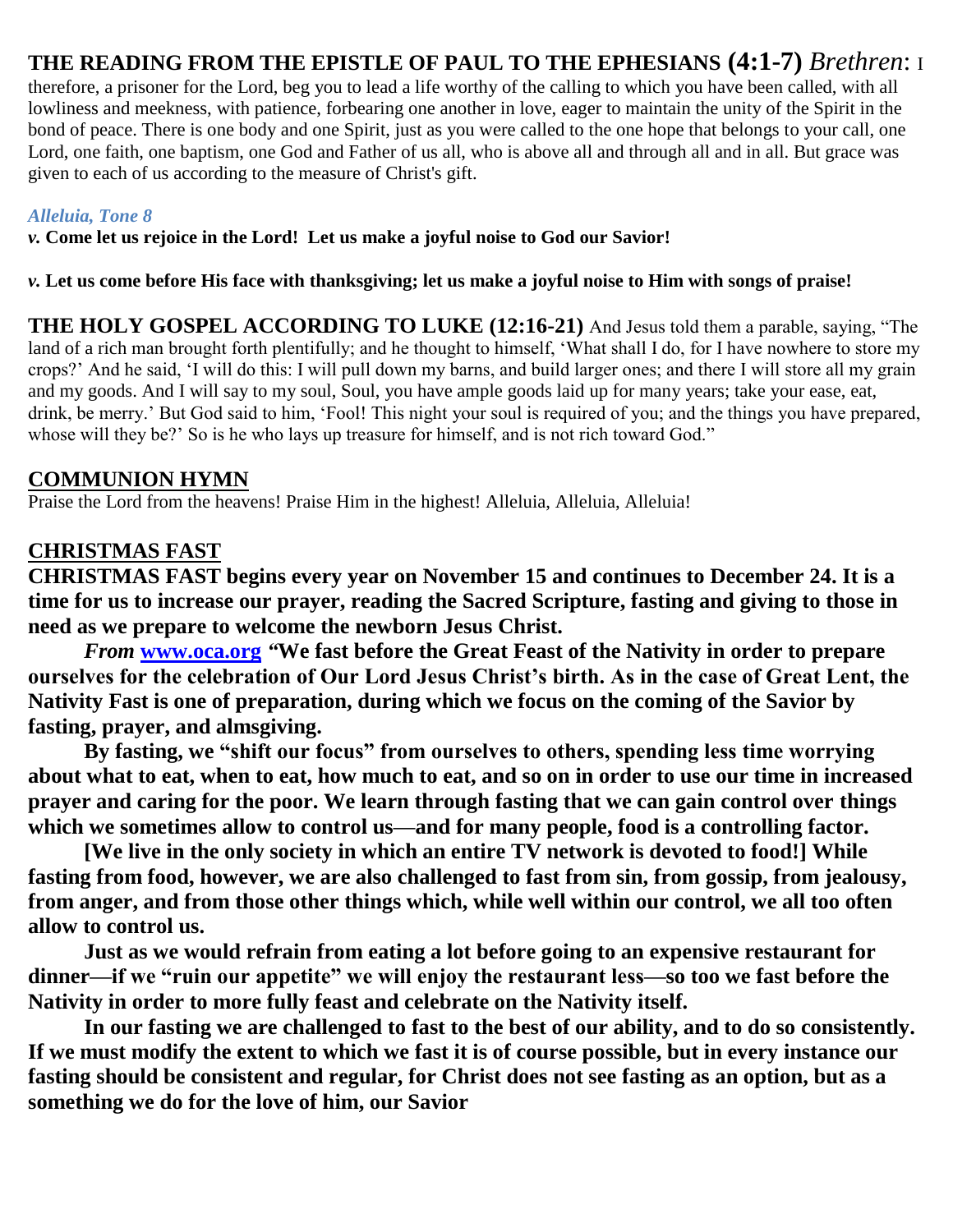| November 18, 2018                                                                    |                 |
|--------------------------------------------------------------------------------------|-----------------|
| ာရွိမ်ာ ဝန္တိယ ဝန္တိယ ဝန္တိယ ဝန္တိယ ဝန္တိယ ဝန္တိယ ဝန္                                |                 |
| CANDLE INTENTIONS FOR THE HEALTH AND BLESSINGS OF                                    |                 |
| Special Intentions for Eugene Akkerman                                               | Akkerman family |
| Allen Adams                                                                          | Adams family    |
| Fr. Tom, Fr. Dimitrie, Fr. Anthony, Aaron, Reggie, John, Alex, Rimi, Allen, Deborah, |                 |
| JoAnn, Susan, Luba, Kosta, David, Anna, Walt, Vladimir, Dorothy, Michael, Allison,   |                 |
| Stojan, Mira, Bosa, Jeanette, Christopher, Ted, Marlene, Joseph, Nicholas,           |                 |
| Margaret, Gladys, my family and friends                                              | Joe Tome        |
| Special Intention                                                                    | Joe Tome        |
| Alex & Mary                                                                          | Alex & Magda    |
| To the health & wellness of the Panoff & Gonser families                             | Gonser family   |
| <b>CANDLE INTENTIONS FOR BLESSED REPOSE</b>                                          |                 |
|                                                                                      |                 |

Peter Popoff & John Naum Alex & Magda

ဆန္တြာေ ခန္တြဲေ ခန္တြဲေ ခန္တြဲေ ခန္တြဲေ ခန္တြဲေ ခန္တြဲေ ခန္တြဲေ ခန္တြဲေ ခန္တြဲေ ခန္တြဲေ

**WELCOME** to all our friends and visitors. Please join us in our fellowship hall.

**COFFEE & DONUTS** Volunteers are needed for the months of December & Janurary. Please see the signup sheet outside the kitchen.

**ANGEL PROGRAM** Our parish will participate in this program for this Christmas as part of our Advent fast helping those in need. In the parish hall is the Angel Tree with 52 children's names on it. Gifts need to be placed in a gift bag or wrapped but **you must include the child's names and code number on the gift tag.** Gift range is between \$30 & \$40. Please return the gifts by December 2, placing them in the library. If there are any questions, please contact Connie Maxim (810-603-7717).

**ST. NICHOLAS DAY POTLUCK** December 2<sup>nd</sup> after liturgy. There is a signup sheet in the Parish Hall. You will find an envelope in your box of offering envelopes for St. Nicholas Day.

**COOKIE WALK** will be held on Saturday, December  $8<sup>th</sup>$  from 10 am to 1 pm. This requires help from many volunteers. Please call Lucy Hogg at 810-695-3110 or 810-241-0062 to volunteer whether with baking cookies, set-up, the day of the sale, or the break-down of the hall following the sale. The baked goods need to be delivered by Friday December  $7<sup>th</sup>$  before 3 pm. There are signup sheets & fliers in the parish hall. Please help spread the word by posting fliers in your community.

**BAKING WORKSHOP** There will be a poppy seed roll/nut roll workshop Monday, November 26<sup>th</sup> at 10 am. *Everyone is welcome!*

**KITCHEN USE** If you want to use the kitchen for baking please call the office to have it put on the calendar, insuring it's available when you need it.

**CHRISTMAS GREETING** If you would like to have your name(s) included in the annual Christmas greetings list please call or leave the info. in the office no later than December  $10<sup>th</sup>$ . Please make a donation.

**NOISY OFFERING** On the 3<sup>rd</sup> Sunday of each month, our grade school and elementary children will come and collect your spare change during the announcements. As you drop your change into the plate it will make noise, so the name "noisy offering." The children will count the change and dedicate it to a charity project.



 **KROGER COMMUNITY REWARDS Remember to give the cashier our Non Profit Organization #85687 when checking out. They send a check to St. Nicholas for a portion of everything participants spend in their stores.**